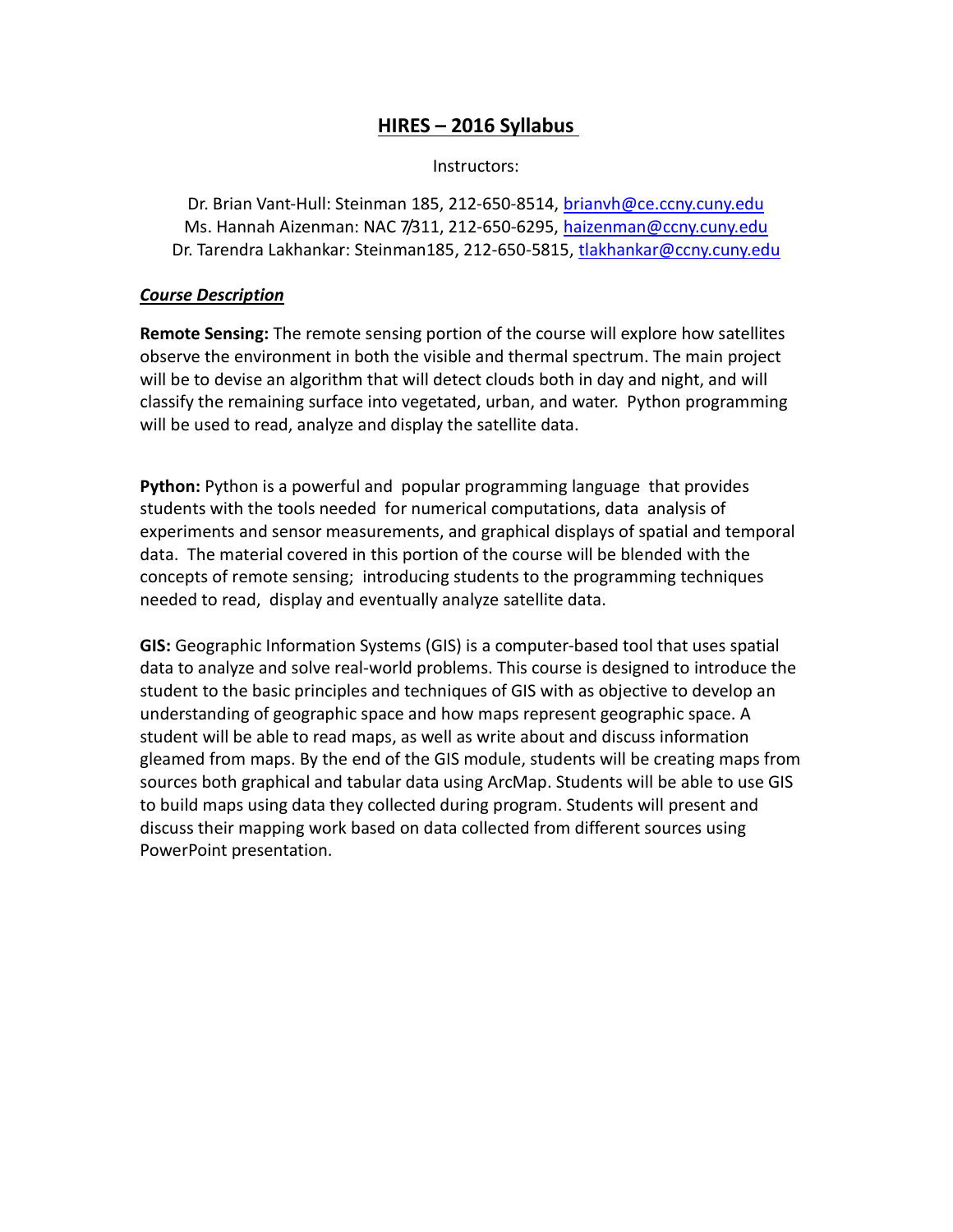# Section 1: Remote Sensing (Dr. Brian Vant-Hull)

#### **Scoring**

Quizzes and/or classwork will occur each day. The session will conclude with a computer project done in class.

Quizzes: 5pts/twice weekly Classwork: 5pts/twice weekly Project: 10pts/one per section

#### **Thursday July 7** – Introduction to Remote Sensing

- Intensity, reflectivity, transmission, absorption and scattering
- Descriptive optical depth
- Pixels and images
- Satellites and other sensors
- Using Python in Interactive mode
- Classwork: radiation physics

Friday July 8 – Field Trip to Carry Institute (no class)

#### Monday July  $11 -$  Making images using visible light

- Reflectivity and Color
- Images and arrays
- Array mathematics in Python: numpy
- Reading a text file with Python
- Quiz: radiation physics

#### Tuesday July 12 - Working with Images

- Making an image in Python
- Writing functions in Python: reading a file, displaying an image
- Decision structures: If and Boolean algebra
- Loops: FOR and WHILE
- Contrast

Classwork: script to open and display multiple files in succession

#### Thursday July 14 - Thermal radiation and clouds

- Thermal Radiation
- Creating a thermal radiation function
- Histograms
- Thermal cloud selection and cloud fraction

Classwork: function to calculate brightness temperature from radiation Quiz: arrays and color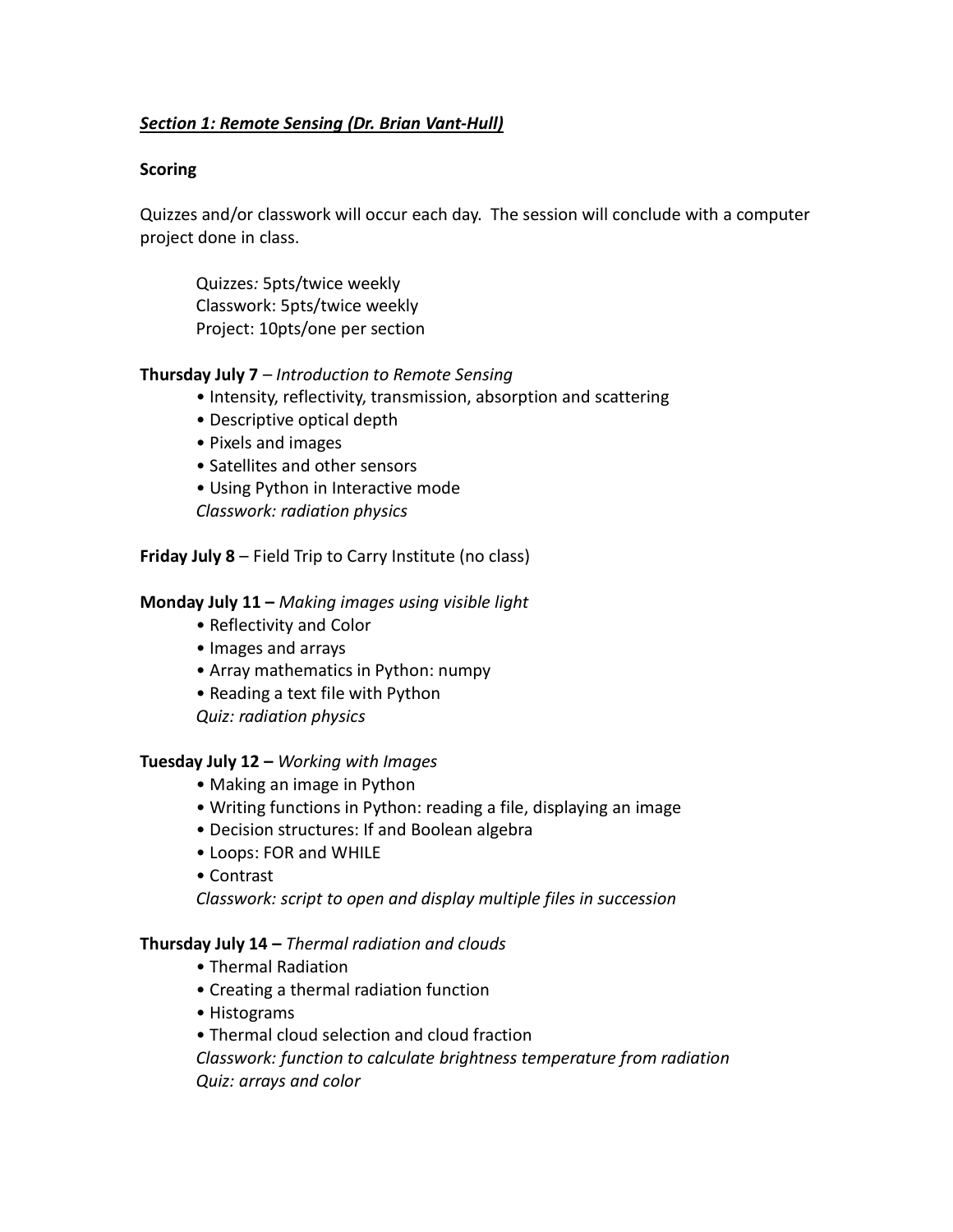# Friday July 15 – Trip to National Weather Service (no class)

## Monday July 18 – Calculating Optical Depth

- Optical Depth and Math
- Calculating Optical Depth of Clouds
- Scatter plots of cloud properties
- Quiz: thermal radiation

Begin Project (see below)

# Tuesday July 19 – Project Day

You will be placed in groups to help each other develop a script using your previously developed functions to do the following:

- 1. Loop through the landsat archive by date and for each one:
	- a. Open the thermal radiation file and convert to temperature.
	- b. Make a histogram of temperature, and let the user input where to place the temperature to select cloud, or indicate if there is no cloud present. If clouds are present, do the following:
		- Pick out the pixels that have clouds, calculate cloud fraction.
		- Calculate the optical depth of each cloudy pixel
		- Append the optical depths and temperatures for each pixel to their respective arrays
		- Make a scatter plot of cloud top temperature versus optical depth, and save it with the date and cloud fraction in the file name.
- 2. Based on the plots you have, write a brief analysis of how cloud optical depth and cloud top temperature are related.

EVERY member of the team will turn in their own script and module containing the functions that go with it. However, the team may divide up jobs to let different members investigate each component of the project and explain to the rest how to do it.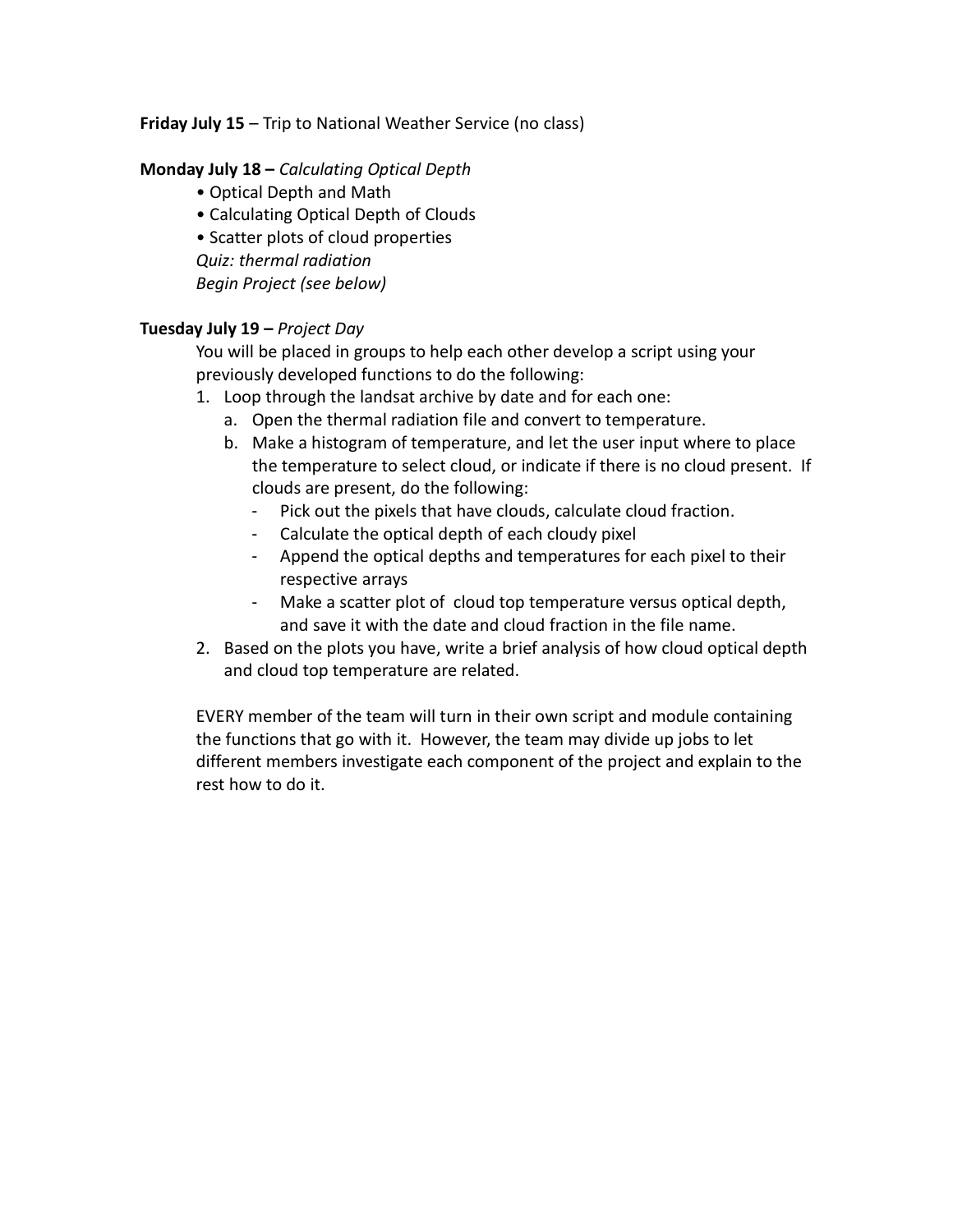# Section 2: Python (Ms. Hannah Aizenman)

Questions concerning technical issues, clarification of lessons & assignments, and anything else related to Python or the course material should be posted in the blackboard discussion forum for the course.

#### Python Environment

https://www.continuum.io/downloads

#### Grading

Students will be given two individual homework assignments and 1 group project.

Classwork: 10pts/twice weekly Project: 10pts/one per section

All analysis and graphics MUST be done in Python. Submission of work created in anything else (including but not limited to excel & matlab) is automatic grounds for failure. You may submit either a document or an IPython notebook.

Grades will be posted to blackboard. You are responsible for having a working account. Notify me ASAP if this is not possible.

### **July 21**<sup>st</sup> Developing a classifier:

- Review of image as array
- Filtering data via Boolean masking
- Computing statistics on selected regions
- Using statistics to build an NDVI classifier
- Creating classifiers for water, building, clouds

July 22<sup>nd</sup> Training a classifier:

- Comparing class statistics
- Updating classification rules based on findings.

Homework: Write a 1-2 page report (with graphs) summarizing:

- The reasoning behind the criteria for each class
- The differences between the classes
- Why the classification is reliable

July 25<sup>th</sup> Testing a classifier

- Factoring out classifier rules into function
- Applying to a new image
- Evaluating the results confusion matrix, etc
- Updating the classifier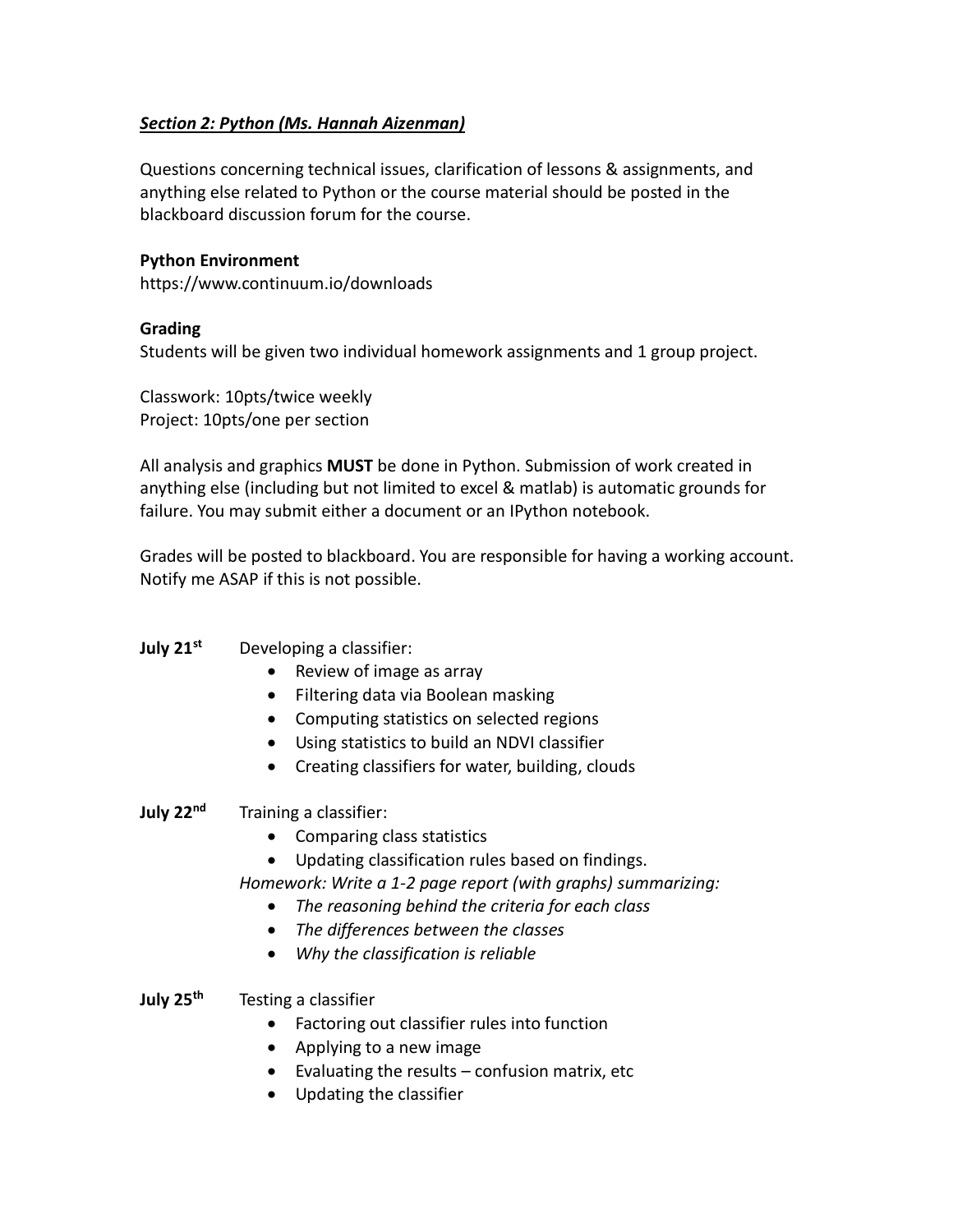- July 26<sup>th</sup> Expanding a classifier
	- Incorporating Temperature & Optical Depth
	- Adding classes & subclassing
	- Comparing classes over time

Homework: Write a 1-2 page report (with graphs) summarizing:

- How the classes have been improved
- Why the classification is reliable

July 28<sup>th</sup> Project: Build Your Own Classifier

Develop a classifier for at least 1 surface type or weather phenomena not covered in class. The project must

- Explain the reasoning for the classification criteria
- Describe the training & testing of the classifier
- Evaluate the skill of the classifier
- Compare the class to:
	- o Non-classifier data
	- o Data in at least one complementary but opposing class (so NDVI vs. water)

Extra Credit: Repeat the project with a  $2<sup>nd</sup>$  surface type/weather phenomena. You may compare this class to the  $1<sup>st</sup>$  class you built for the project.

### Plagiarism

In the case of multiple similar homework submissions, plagiarism on assignments is determined based on timestamps-the person who submitted first is assumed to be the originator and anyone else is assumed to have plagiarized. All students who submit similar exam answers are assumed to be cheating. Plagiarism will result in an automatic 0 for the assignment; two incidents will yield an automatic 0 for the course.

Plagiarism is copying solutions from pretty much anywhere, including friends, solution manuals, and random websites. Plagiarism can result in various academic repercussions as described in the CCNY integrity policy:

http://www1.ccny.cuny.edu/current/integrity.cfm and any work suspected of being plagiarized will be dealt with per CCNY guidelines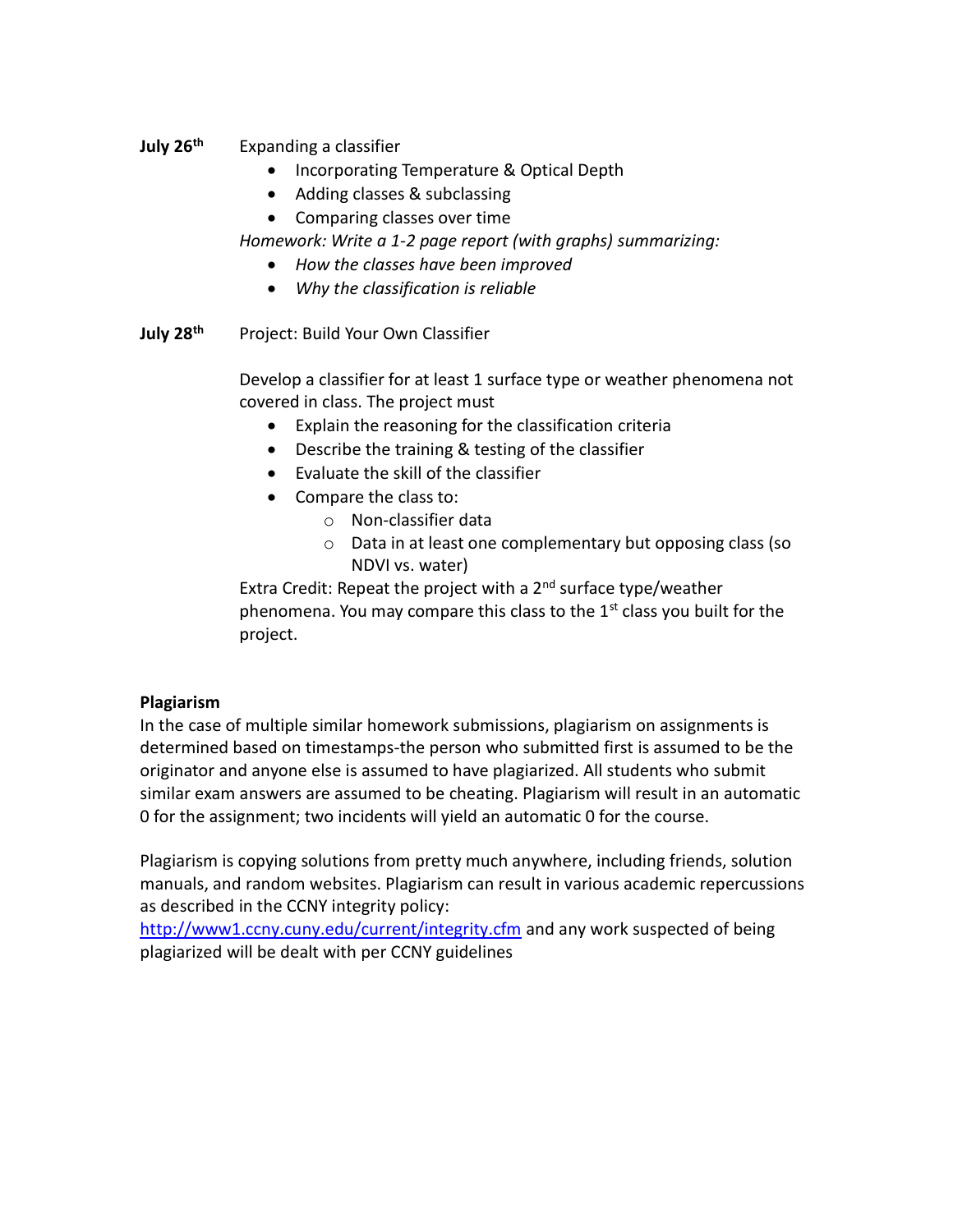# Section 3: GIS (Dr. Tarendra Lakhankar)

#### Module Grading:

Group Project: 60% Quiz: 25% Class Participation: 15%

#### Assignment:

Students will be given assignments based on activities performed during the class. The examples of assignments includes: (1) importing data with latitude and longitude coordinates in GIS and creating maps, (2) Import excel or other data formats data in GIS and joining it Global or Local maps to create new maps using imported datasets. Students need to submit the assignment in 2 days of time. Since, these assignments are about creating maps, students will have 3 attempts to improve their maps and submit on the blackboard.

### Group GIS Project:

Students are divided in several groups with 3-4 students in each group. In the GIS project, students are free to choose Earth System Science related topic, in consultation with the instructor. The project should have rich GIS elements. Students will be downloading data from various government website sources including: Census bureau, NOAA, NASA, USGS, DOL, World Bank, UN, and educational institutes, etc. The grading in GIS project is based quality of GIS maps produced, presentation skills, effort in data processing and preparation, and analysis of data. Students are encouraged to ask questions after presentations.

#### Mode of Presentation:

The PowerPoint slides will be used to class material on projector. Also, the computer and projector is used to show how to use ArcGIS software and their functionalities.

#### Communication:

Blackboard will be used for official communication outside the classroom. Students are expected to check their Blackboard account at least once a day.